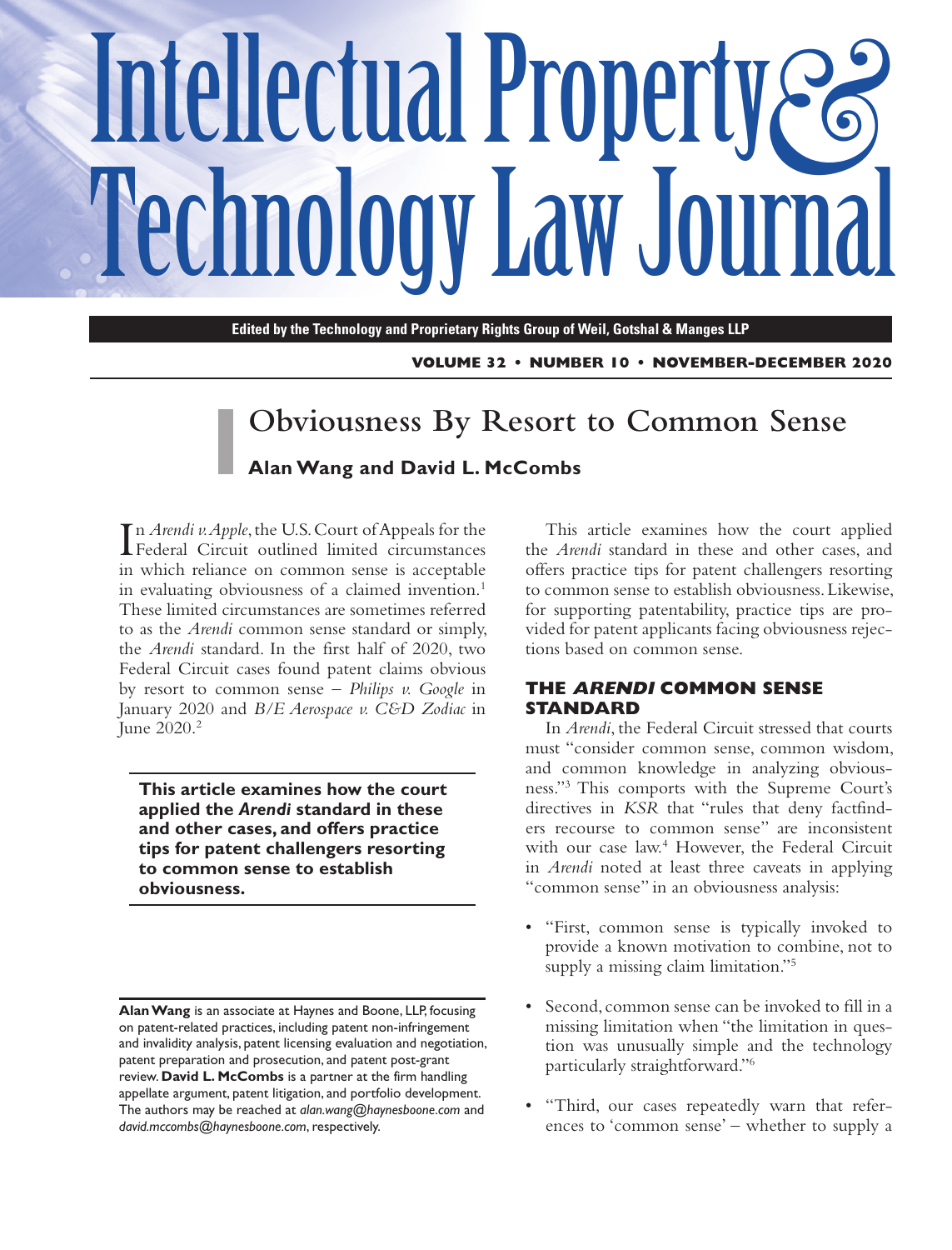#### **The '641 patent, figs. 1-2**





#### **Betts, fig. 1**



motivation to combine or a missing limitation – cannot be used as a wholesale substitute for *reasoned analysis and evidentiary support*, especially when dealing with a limitation missing from the prior art references specified."7

These three caveats or prongs are commonly referred to as the *Arendi* standard.

#### **THE DISPUTE IN B/E AEROSPACE**

*B/E Aerospace* is a case where common sense supplies a missing claim limitation under the second prong of the *Arendi* standard and is supported by reasoned analysis and evidence under the *Arendi* third prong.

#### **The Patents in the B/E Aerospace Dispute**

The dispute in *B/E Aerospace* involves U.S. patents 9,073,641 (the "'641 patent") and 9,440,742 (the "'742 patent") owned by B/E Aerospace, Inc. ("B/E"). The '641 and '742 patents are directed to space-saving modifications to the walls of aircraft enclosures to reduce the gaps between the enclosures and adjacent structures such as passenger seats.<sup>8</sup> The '641 patent contrasts a prior art configuration in Fig. 1 with an embodiment of the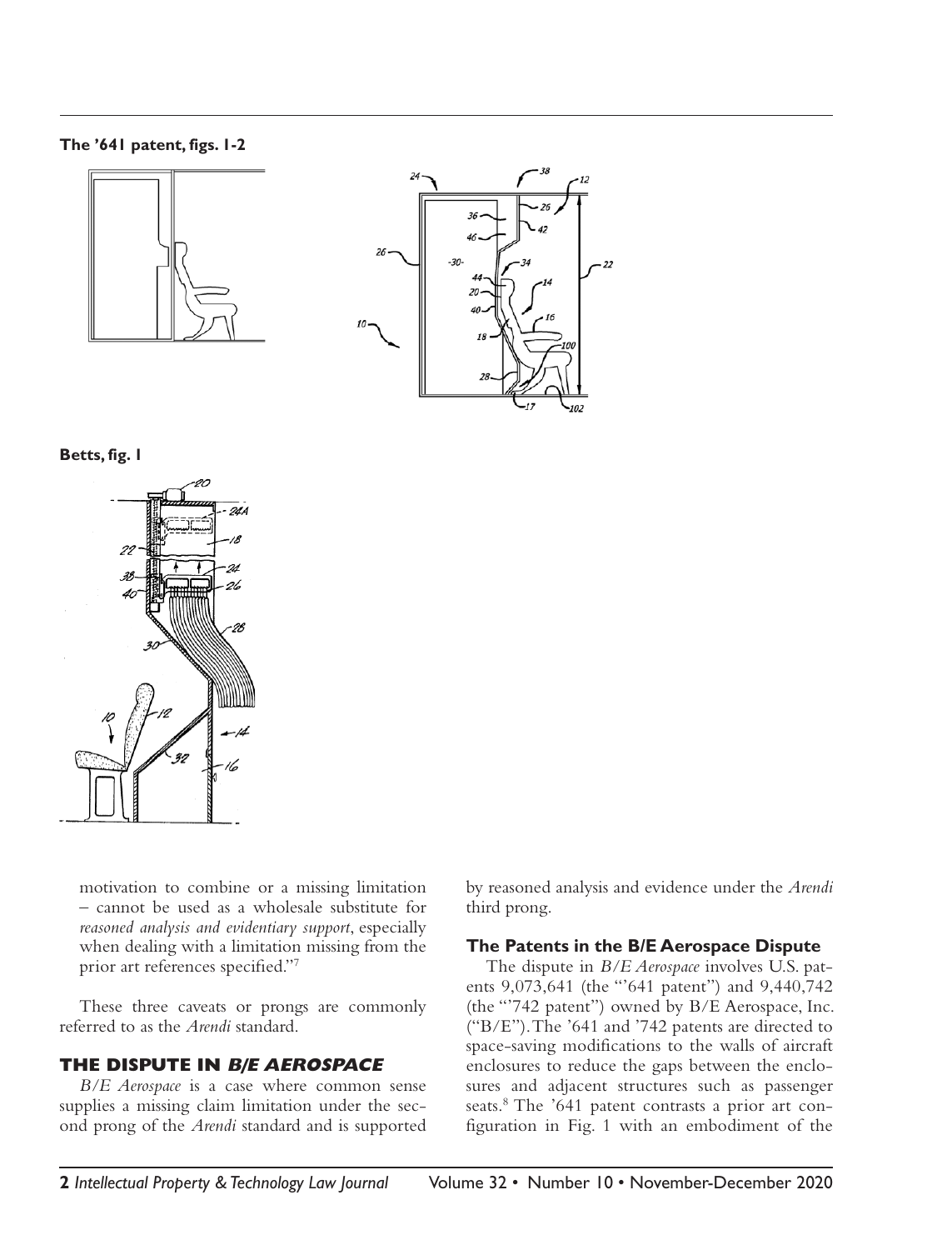invention in Fig. 2, reproduced below. Fig. 1 shows a flat, forward-facing lavatory wall immediately behind a passenger seat that has a seat support (i.e., a seat leg) extending toward the lavatory wall. Fig. 2 shows a contoured wall [28] having two recesses [34] and [100], where the recess [34] receives a seat back [44] of a passenger seat [16] and the recess [100] receives a seat support [17] of the same passenger seat.

**The PTAB found Zodiac's arguments convincing and that Zodiac supported its "common sense" argument with "reasoned explanation and record evidence."**

Claim 1 of the '641 patent recites, in part, "wherein said forward wall portion . . . includes *a first recess* configured to receive . . . a portion of [a] seat back [and] *a second recess* configured to receive . . . a portion of [a] seat support. . . ." The limitation of "*a s*econd recess" was a point of contention in the relevant Patent Trial and Appeal Board ("PTAB") proceeding and on appeal to the Federal Circuit.

# **The PTAB Proceeding**

Zodiac, Inc. ("Zodiac") filed a petition for inter partes review ("IPR") of the '641 and '742 patents, asserting that the claims were obvious over the Admitted Prior Art (Fig. 1 of the '641 patent) and U.S. Patent 3,738,497 (Betts).

Betts discloses a coat closet immediately behind a passenger seat in an airplane, and the coat closet has a contoured wall that accommodates the seat's tilted back.

The PTAB instituted the IPR and determined that it would have been obvious for a skilled artisan to modify the flat wall of the Admitted Prior Art with the contoured wall of Betts to meet the "first recess" limitation of claim 1.9 The parties did not dispute this point on appeal. *B/E Aerospace*. 10

Regarding the missing "second recess" limitation, the PTAB agreed with Zodiac that it would have been obvious to further modify the combination of the Admitted Prior Art and Betts to include "*a second recess*" to receive the seat support.<sup>11</sup> Zodiac made the arguments under two approaches.

First, Zodiac argued that the logic of using a recess to receive the seat back (i.e., Betts) applies equally to using another recess to receive the aft extending seat support in the Admitted Prior Art, which is nothing more than the application of known technology for its intended purpose with a predictable result.12

Second, Zodiac argued that it was a "common sense" solution to include a recess in a wall to enable a seat support to be positioned further aft, citing to Mr. Anderson's testimony.13 Zodiac's expert, Mr. Anderson stated that:

a primary motivation of one of ordinary skill in the art of aircraft interior design would have been to make efficient use of space in the aircraft interior cabin. One way to accomplish a more efficient use of space is to reduce the space between seats and monuments in the aircraft (e.g., walls for closets or lavatories). . . . As seats are moved closer to these monuments, the rearmost component of the seat may impact the monument. . . . [A] person of ordinary skill in the art would recognize that as a seat is moved further aft the seat support necessarily is also moved further aft. As the seat is moved aft the feet of the seat support may come into contact with the lower section of the wall. Creating one or more recesses to accommodate whatever portion(s) of the seat support that would contact the forward wall of the enclosure is the obvious solution to this known problem.14

The Anderson Declaration cited to three design drawings as evidence that recesses configured to receive seat supports were known in the art.<sup>15</sup>

The PTAB found Zodiac's arguments convincing and that Zodiac supported its "common sense" argument with "reasoned explanation and record evidence."16 Consequently, the PTAB did not reach the issue of whether the "second recess" limitation is a central limitation as in *Arendi* or a peripheral limitation as in *Perfect Web,* the former appearing to require a higher evidentiary standard than the latter. $17$ 

#### **Review by the Federal Circuit**

On appeal, the Federal Circuit affirmed the PTAB's conclusion under both approaches.<sup>18</sup>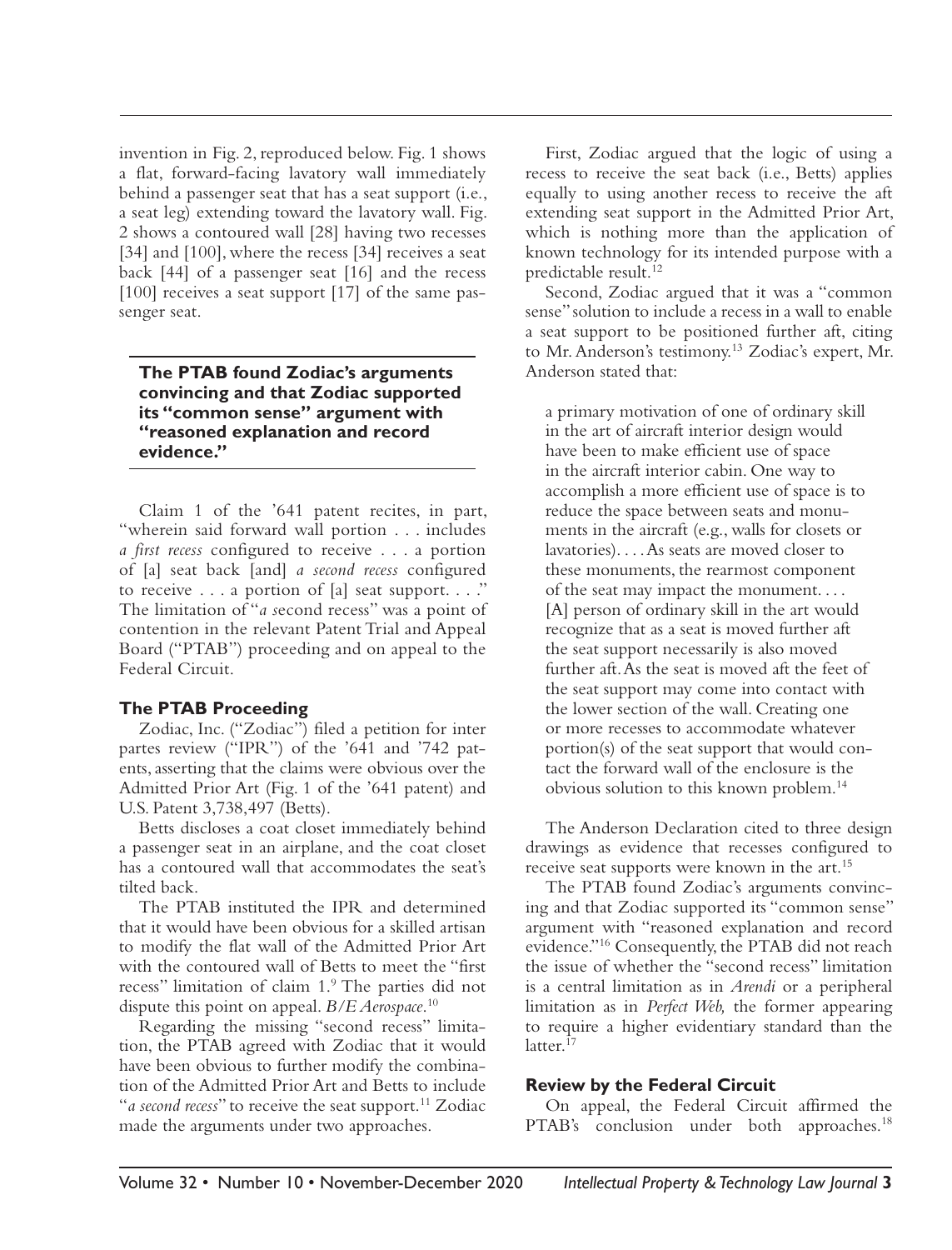Regarding the second approach invoking common sense, the Federal Circuit credited the Board's invocation of common sense as "properly accompanied by reasoned analysis and evidentiary support" under the third prong of the *Arendi* standard.<sup>19</sup> The court noted that "the Board dedicated more than eight pages of analysis to the 'second recess' limitation and relied on Mr. Anderson's detailed expert testimony."20 The court agreed with the PTAB that Zodiac's arguments and expert testimony are sufficient to meet the *Arendi* standard, regardless of the design drawings.<sup>21</sup>

The Federal Circuit went a step further than the PTAB by analogizing the present facts to those of Perfect Web.<sup>22</sup> The court noted that the technology in *Perfect Web,* relating to a method for delivering a predetermined quantity of emails, "was simple" and the missing limitation – step D of steps A through D – merely involves repeating known steps A, B, and  $C$  until success is achieved.<sup>23</sup> The court noted that the present case is "just like in *Perfect Web,*" the "technology of the claimed invention is simple," and the missing limitation – the "second recess" – involves repetition of an existing element (the "first recess") until success is achieved.<sup>24</sup> In *Perfect Web*, the Federal Circuit held that, for cases involving a simple technology, "[n]o expert opinion is required to appreciate the potential value to [a skilled artisan] of [the missing limitation]."<sup>25</sup> "If the relevant technology were complex, the court might require expert opinions."26

Since this case merely involves a "simple" technology like in *Perfect Web*, the Federal Circuit could have found the challenged claims obvious even without the expert opinion (the Anderson Declaration) under the second prong of the *Arendi* standard. However, the Federal Circuit did not have to go that route after finding that the Board's invocation of common sense met the third prong of the *Arendi* standard regardless of whether the challenged technology is simple or complex.

#### **Resorting to Common Sense for Obviousness Considering B/E Aerospace**

*B/E Aerospace* refreshes patent challengers on how to fill in missing claim limitations under the *Arendi* standard. First, it can be dispositive to establish that the challenged technology is "simple" by comparing it to those in the Federal Circuit's precedents such as *Perfect Web*. Second, it is prudent to support "common sense" arguments by reasoned analysis and evidence and to avoid conclusory arguments regardless of whether the challenged technology is simple or complex.

# **Establish That the Challenged Claim Involves a Simple Technology**

Similar to what the Federal Circuit has done in *B/E Aerospace*, a patent challenger may establish that a challenged claim involves a simple technology by analogizing it with that in *Perfect Web*. Once a patent claim is found "simple," the patent challenger can invoke common sense under the second prong of the *Arendi* standard even without expert opinion or evidentiary support.<sup>27</sup>

In addition to *Perfect Web*, patent challengers may resort to other Federal Circuit precedents where the court has held that the invocation of common sense was proper. For example, the Federal Circuit has held that it is common sense to replace a fax machine with an electronic transaction device because "applying computer and internet technology to replace older electronics has been commonplace in recent years."28

# **Support "Common Sense" Arguments by Reasoned Analysis and Evidence**

It is prudent for patent challengers to support "common sense" arguments by reasoned analysis and evidence regardless of whether the challenged technology is simple or complex. This ensures a proper invocation of common sense under the third prong of the *Arendi* standard.<sup>29</sup>

**In addition to** *Perfect Web***, patent challengers may resort to other Federal Circuit precedents where the court has held that the invocation of common sense was proper.**

In this regard, the Anderson Declaration in *B/E Aerospace* provides a working example as both the PTAB and the Federal Circuit considered the rationale and related analysis in the Anderson Declaration sufficient to meet the *Arendi* standard. Turning to the Anderson Declaration cited above, the expert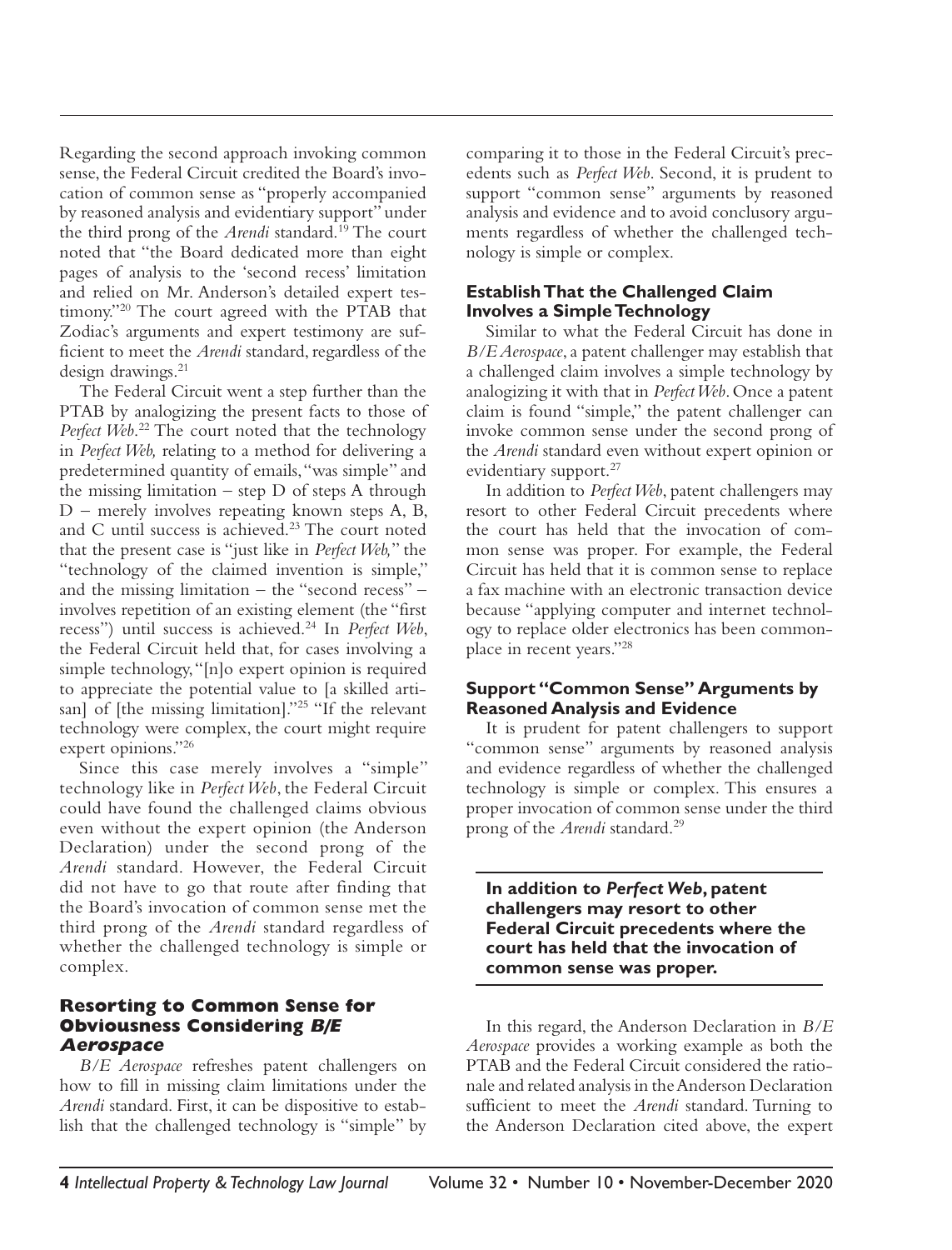started his analysis with the motivation of person of ordinary skill in the art ("POSA") (i.e., "mak[ing] efficient use of space in the aircraft interior cabin") and a known way to accomplish that (i.e., moving passenger seats closer to walls<sup>30</sup>), then explained the problem that a motivated POSA would have faced when moving passenger seats closer and closer to a wall (i.e., eventually "the feet of the seat support may come into contact with the lower section of the wall"), and reached an "obvious" solution to the problem (i.e., creating a recess in the lower section of the wall to accommodate the feet of the seat support).<sup>31</sup> Such analysis focused on what a POSA would have done with the general knowledge, and the "obvious" solution it reached appears to be specifically tied to the missing claim limitation, *"*a second recess configured to receive . . . a portion of [a] seat support...."<sup>32</sup>

This type of motivation-problem-solution analysis has similarly won the "common sense" arguments in cases where the challenged technologies are not deemed simple. For example, in *Philips v. Google,* a case involving a media playback technology, the Federal Circuit held that the background knowledge was sufficient to supply the missing claim feature – retrieving the next media segment while playing the current one.33 In *Philips*, the Federal Circuit found that the PTAB had properly relied upon expert evidence corroborated by literature establishing that pipelining in media presentation was within the general knowledge of a skilled artisan and a skilled artisan would have been motivated to reduce the wait time to receive media content over the Internet by modifying the primary reference with the pipelining.34

Some winning analysis may not fall exactly within the framework of motivation-problem-solution, but nonetheless focuses on what a skilled artisan would have done with the general knowledge to arrive at the missing claim limitations. For example, the court relied on "common sense" to invalidate claims in a pharmaceutical patent as obvious in *Merck v. Hospira*. 35 In *Merck*, the Federal Circuit agreed with the lower court that the missing limitations – the order of process steps, the simultaneous addition of base, the specific temperature range, and a final moisture content – "are all experimental details that POSA would have utilized via routine experimentation" while implementing known principles.36 Notably, in both the *Philips* and the

*Merck* cases, the Federal Circuit did not characterize the involved technology as "simple" as in *Perfect Web*.

# **Avoid Conclusory "Common Sense" Arguments**

When supporting "common sense" arguments, patent challengers should avoid making conclusory statements and should close the gap between the missing claim limitations and what is known with coherent analysis under the third prong of the *Arendi* standard. When the Federal Circuit finds a "common sense" analysis conclusory or not specifically tied to the missing claim limitation, it has rejected the analysis.

For example, in *Arendi*, the disputed technology involved displaying a document using a first computer program, finding a searchable first information in the document, searching for the first information in another source external to the document in order to find a second information related to the first information, and performing an action to the second information.37 The patent challengers established with substantial evidence that a broader notion of searching for data in a database is known in the art.38

In addition, a prior art reference taught a computer program that displays a phone number and prompts user to "Add to address book."39 The point of contention was whether it would have been "common sense" to search for the phone number in the address book when adding it to the address book.40 The PTAB agreed with the patent challengers that it would have been "common sense" to do so in order to avoid duplicating entries in the address book, and once an entry is located using the phone number (the claimed first information), both the phone number and the associated information such as name add/or address (the claimed second information) would be displayed to the user. $41$ 

On appeal, the Federal Circuit reversed and found that searching for a contact name in an address book would have avoided duplicating a contact entry but searching for a phone number would have not, and the "Board overlooked this *common sense* distinction."42 "For example, if John Smith had two phone numbers and 'John Smith' was already in the database with one phone number, searching the database for the second, new number to be added to 'John Smith' would not reveal that 'John Smith' is already in the database."43 The Federal Circuit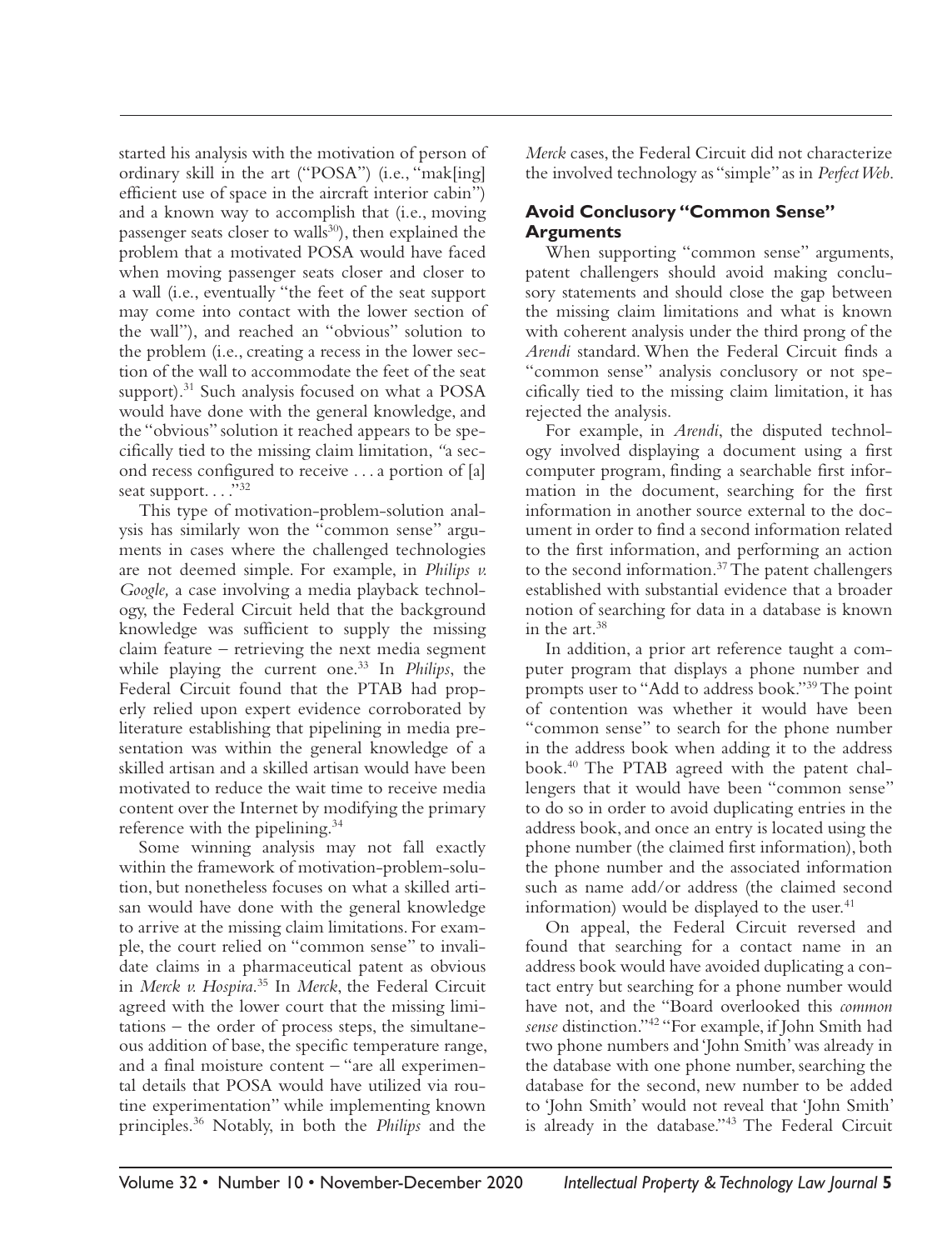faulted the PTAB for relying on "conclusory statements and unspecific expert testimony regarding searches in general . . . in drawing its conclusion that it would have been 'common sense' to search a database for a telephone number to be added [while] ignor[ing] Arendi's arguments regarding the differences between searching for duplicate entries with a telephone number versus with a name or address."44

**The** *Arendi* **line of cases also provide important contexts to patent applicants during prosecution when examiners use "common sense" as a source of POSITA's knowledge in obviousness rejections.**

Similarly, in *DSS Technology Management*, the Federal Circuit faulted the PTAB's analysis as conclusory and unspecific to the missing claim limitation.45 In *DSS Technology*, the PTAB agreed with Apple that it would have been common sense to modify a reference's base station to operate in RF burst mode like the reference's mobile unit because the two have the same physical structure.<sup>46</sup> The Federal Circuit reversed, finding that the Board and Apple failed to consider that the reference imposes different transmission requirements on the base station and the mobile unit and failed to close the gap between the proposed modification and some specific terms in the missing claim limitation.47

# **PRACTICE TIPS FOR PATENT APPLICANTS FACING REJECTIONS BASED ON COMMON SENSE**

The *Arendi* line of cases also provide important contexts to patent applicants during prosecution when examiners use "common sense" as a source of POSITA's knowledge in obviousness rejections.<sup>48</sup>

For example, when faced with obviousness rejections relying on general knowledge or common sense, patent applicants may challenge the examiner to show reasoned analysis and evidentiary support under *Arendi*. Further, it is important for patent applicants to have robust backup dependent claims in case that allowable features in independent claims, though missing in the prior art references during prosecution, are shown to be "common sense" solution during adversarial proceedings.

# **CONCLUSION**

While *B/E Aerospace* is the latest case invoking common sense for obviousness, we do not expect it to be the last teaching example on this issue. Rather, we expect to see frequent resort to common sense not only for motivation to combine references but also for filling in missing claim limitations.

**When supported by an expert witnesses' reasoned analysis, "common sense" can properly fill in the missing claim limitations and render the claims obvious.**

Whether the challenged claims involve simple technologies or complex ones, patent challengers should keep "common sense" on their list of arguments, particularly when prior art references have inexact disclosures of claim limitations. When supported by an expert witnesses' reasoned analysis, "common sense" can properly fill in the missing claim limitations and render the claims obvious.

#### **Notes**

- 1. *Arendi S.A.R.L. v. Apple Inc.*, 832 F.3d 1355, 1361-62 (Fed. Cir. 2016).
- 2. *Koninklijke Philips N.V. v. Google LLC*, No. 2019-1177 (Fed. Cir. Jan. 30, 2020); *B/E Aerospace v. C&D Zodiac, Inc.*, No. 2019-1935 (Fed. Cir. Jun. 26, 2020).
- 3. *Arendi*, 832 F.3d at 1361.
- 4. *KSR Int'l Co. v. Teleflex Inc*.*,* 550 U.S. 398, 421 (2007).
- 5. *Arendi*, 832 F.3d at 1361-62.
- 6. *Id.* at 1362 (referring to *Perfect Web Techs., Ins. v. InfoUSA, Inc.*, 587 F.3d 1324 (Fed. Cir. 2009)).
- 7. *Arendi*, 832 F.3d at 1361-62 (emphasis added).
- 8. U.S. patents 9,073,641 at 1:15-20, 2:14-19.
- 9. *C&D Zodiac, Inc. v. B/E Aerospace, Inc.*, No. IPR2017- 01275 at 16-17 (P.T.A.B. Oct. 23, 2018).
- 10. No. 2019-1935 at 9 (Fed. Circ. Jun. 26, 2020).
- 11. *C&D Zodiac, Inc. v. B/E Aerospace, Inc.*, at 18-26.
- 12. *Id.* at 18.
- 13. *Id.* at 19.
- 14. IPR2017-01275, Ex. 1004 (Anderson Declaration), ¶ 74; *see also id.* at ¶ 191.
- 15. *Id.* at ¶¶ 74-78.
- 16. *C&D Zodiac, Inc. v. B/E Aerospace, Inc.*, No. IPR2017- 01275 at 21-26 (P.T.A.B. Oct. 23, 2018).